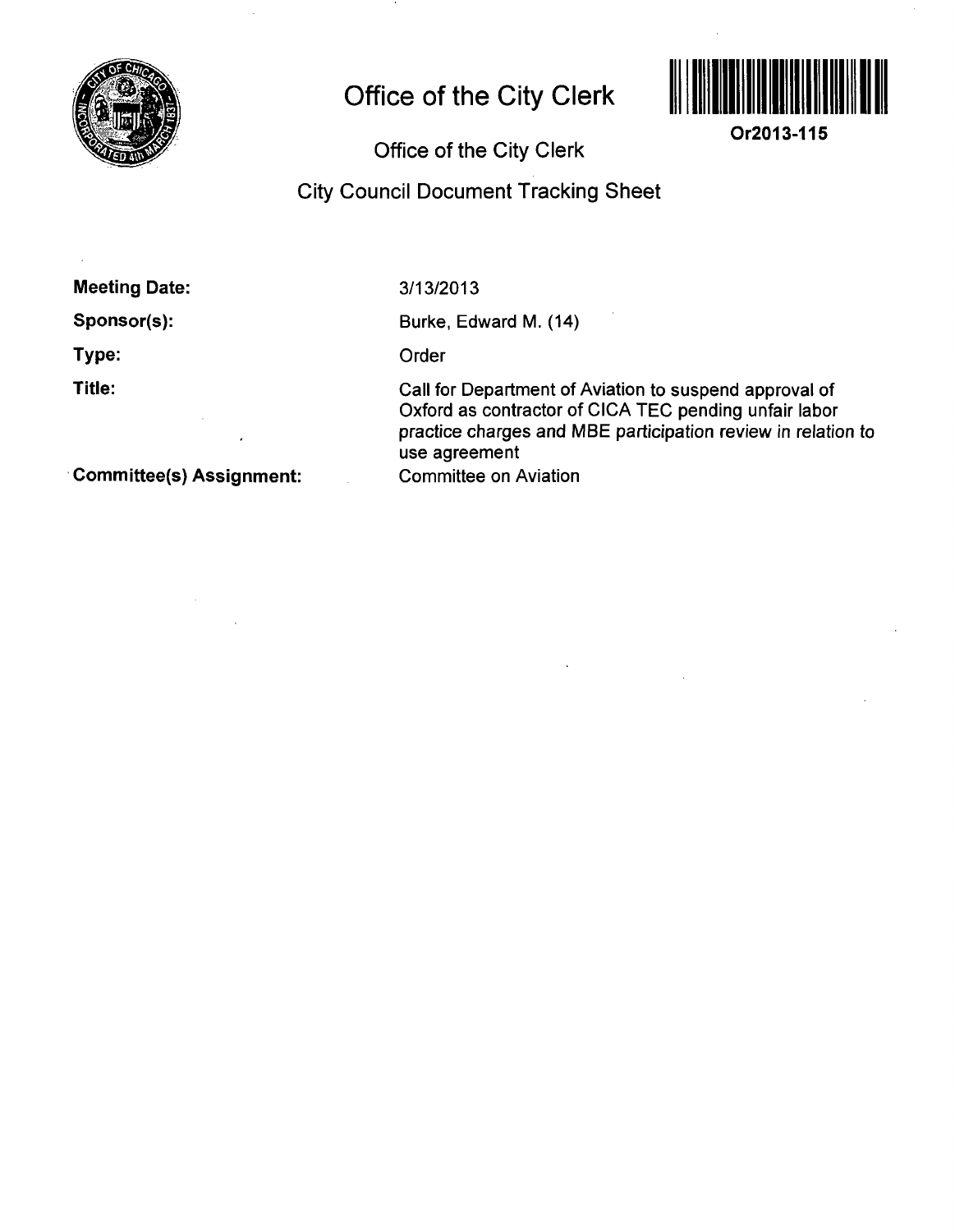### **ORDER**

WHEREAS, on December 19, 1990, the Chicago City Council adopted an ordinance authorizing an agreement (hereinafter referred to as the Use Agreement) between the City of Chicago and the Chicago Intemational Carriers Association Technical Equipment Corporation (hereinafter referred to as CICA TEC), and its members; and

WHEREAS, pursuant to the Use Agreement, CICA TEC is authorized to use space, install certain technical equipment, including, but not limited to, a baggage handling system, (hereinafter referred to as the Consortium Equipment), and operate and maintain the Consortium Equipment at O'Hare Intemational Airport, Terminal 5; and

WHEREAS, the term of the Use Agreement runs until May 11, 2018; and

WHEREAS, the City financed the planning, design, fabrication, installation, constmction, start-up and testing of the Consortium Equipment, at an estimated cost of \$59,200,000, in whole or in part from the proceeds of the issuance of Series 1990 Special Revenue Bonds; and

WHEREAS, pursuant to the Use Agreement, all Consortium Equipment remains the property of the City; and

WHEREAS, CICA TEC continues to operate the Consortium Equipment and, pursuant to the Use Agreement, is authorized to retain certain contractors in connection with the operation and maintenance of the Consortium Equipment; and

WHEREAS, on January 15, 2013, CICA TEC entered into a maintenance and operations services agreement with Oxford Electronics DBA Oxford Airport Technical Services (hereinafter referred to as Oxford) pursuant to which Oxford intends to operate and maintain certain Consortium Equipment; and

WHEREAS, on March 4, 2013, Local 399 of the Intemational Union of Operating Engineers filed unfair labor practice charges with the National Labor Relations Board on behalf of its members against CICA TEC, Oxford, and the Transport Workers Union alleging unfair labor practices and seeking injunctive relief; and

WHEREAS, the charges allege, among other things, that the successor employers have failed to recognize lUOE Local 399 as the exclusive bargaining representative of its members, many of whom have worked at Terminal 5 for the past 20 years; and

WHEREAS, the Use Agreement provides that CICA TEC's right to use the premises for the purposes of maintaining and operating the Consortium Equipment shall be carried on so as to not unreasonably interfere with the safe operation of the airport; and

 $\mathbf{1}$